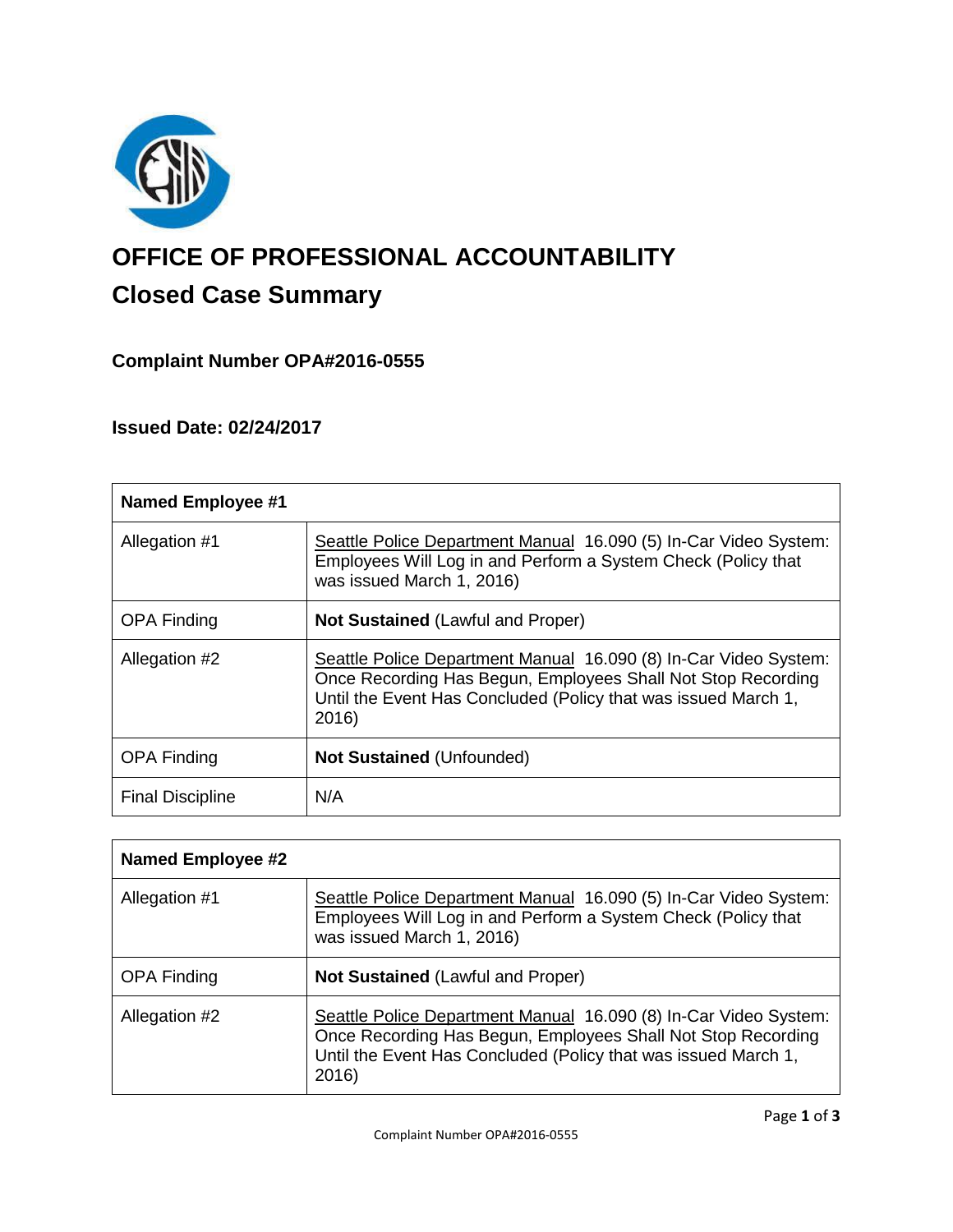| OPA Finding      | <b>Not Sustained (Training Referral)</b> |
|------------------|------------------------------------------|
| Final Discipline | N/A                                      |

# **INCIDENT SYNOPSIS**

The Named Employees assisted another unit in an operation.

# **COMPLAINT**

The complainant, a supervisor within the Department, reported that after an arrest, but while still investigating an incident, the Named Employee allegedly took the In-Car Video (ICV) microphone off his person. The complainant also reported that the same Named Employee and a second Named Employee allegedly did not complete their required ICV microphone check.

# **INVESTIGATION**

The OPA investigation included the following actions:

- 1. Review of the complaint memo
- 2. Review of In-Car Videos (ICV)
- 3. Search for and review of all relevant records and other evidence
- 4. Interviews of SPD employees

# **ANALYSIS AND CONCLUSION**

Named Employee #1 and Named Employee #2 were in a police vehicle which was not their usually assigned one. They were under time pressure to get quickly to the scene of an operation and the circumstances made it unreasonable for them to perform a system check before proceeding.

Named Employee #1 was never separated from his portable microphone and did not turn it off before he was allowed to do so.

While Named Employee #2 believed there was an exception under the circumstances to the obligation to record his police activity, he was mistaken. No such exemption existed. This confusion would best be addressed through supervisory coaching and training.